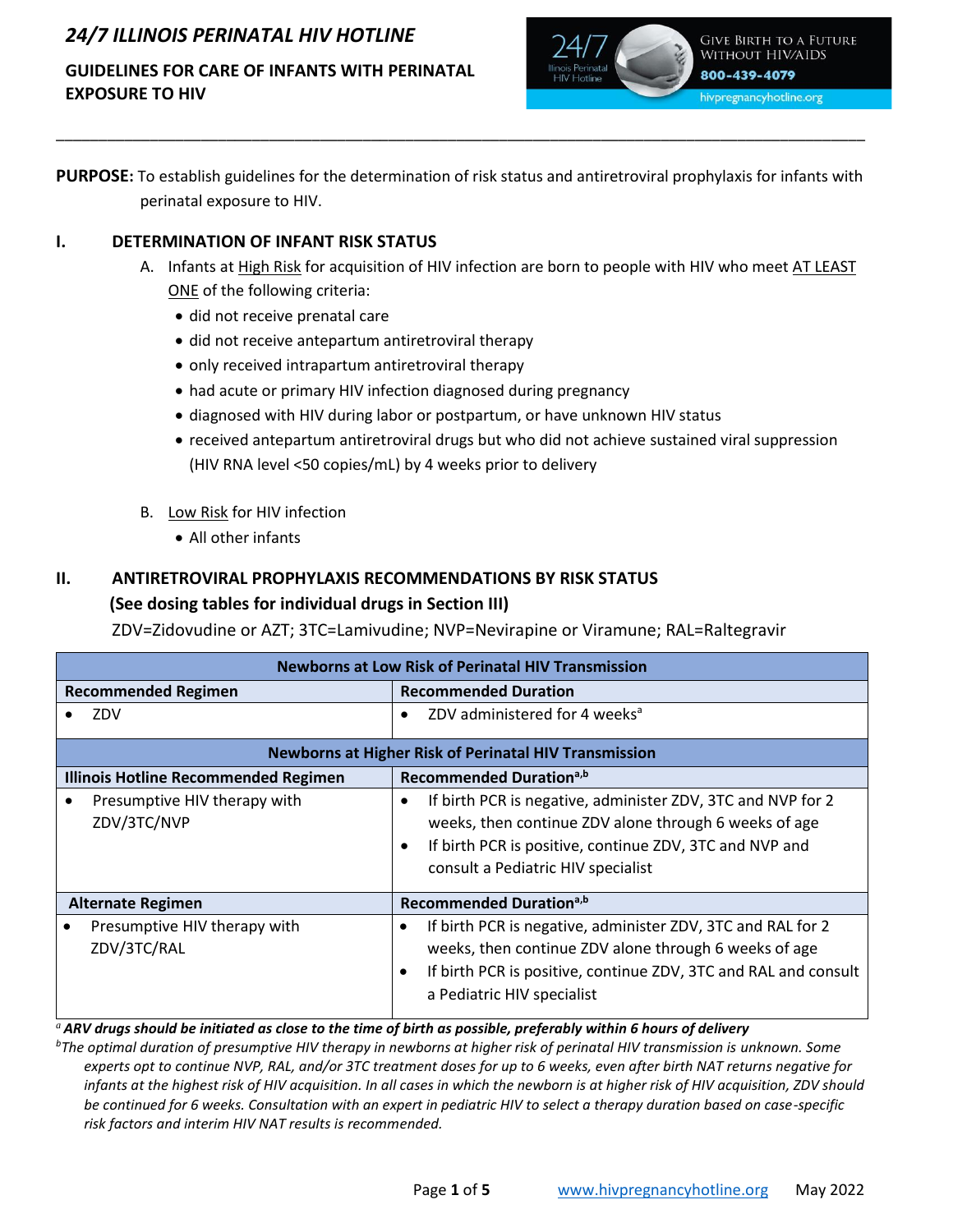### **GUIDELINES FOR CARE OF INFANTS WITH PERINATAL EXPOSURE TO HIV**



### **III. DOSING TABLES FOR ANTIRETROVIRAL DRUGS**

| <b>Drug</b>              |                                     | ARV Dosing by Age and Weight                             |                                                                                     |  |  |
|--------------------------|-------------------------------------|----------------------------------------------------------|-------------------------------------------------------------------------------------|--|--|
| <b>ZDV</b>               |                                     | <b>Simplified Weight-Band Dosing for</b>                 |                                                                                     |  |  |
|                          |                                     | Newborns Aged ≥35 Weeks Gestation from Birth to 4 Weeks: |                                                                                     |  |  |
| Note: For                | Weight                              | Volume (mL)                                              |                                                                                     |  |  |
| newborns                 | <b>Band</b>                         | ZDV 10 mg/mL Oral Syrup                                  |                                                                                     |  |  |
| unable to                | (kg)                                | <b>Twice Daily</b>                                       |                                                                                     |  |  |
| tolerate oral            | 2 to $<$ 3 kg                       | 1 mL                                                     |                                                                                     |  |  |
| agents, the              | $3$ to $<$ 4 kg                     | $1.5$ mL                                                 |                                                                                     |  |  |
| IV dose is<br>75% of the | 4 to $<$ 5 kg                       | 2 mL                                                     |                                                                                     |  |  |
| oral dose                |                                     |                                                          |                                                                                     |  |  |
| while                    | Age >4 Weeks:                       |                                                          |                                                                                     |  |  |
| maintaining              |                                     |                                                          | ZDV 12 mg/kg/dose orally twice daily; this dose adjustment is only for infants with |  |  |
| the same                 |                                     | confirmed HIV infection                                  |                                                                                     |  |  |
| dosing                   |                                     |                                                          |                                                                                     |  |  |
| interval.                | Birth to Age 2 Weeks:               | ≥30 to <35 Weeks Gestation at Birth                      |                                                                                     |  |  |
|                          |                                     |                                                          |                                                                                     |  |  |
|                          |                                     | ZDV 2 mg/kg/dose orally twice daily                      |                                                                                     |  |  |
|                          | Age 2 Weeks to 6-8 Weeks:           |                                                          |                                                                                     |  |  |
|                          |                                     | ZDV 3 mg/kg/dose orally twice daily                      |                                                                                     |  |  |
|                          | Age >6-8 Weeks:                     |                                                          |                                                                                     |  |  |
|                          |                                     | confirmed HIV infection                                  | ZDV 12 mg/kg/dose orally twice daily; this dose adjustment is only for infants with |  |  |
|                          |                                     |                                                          |                                                                                     |  |  |
|                          |                                     | <30 Weeks Gestation at Birth                             |                                                                                     |  |  |
|                          | Birth to Age 4 Weeks:               |                                                          |                                                                                     |  |  |
|                          |                                     | ZDV 2 mg/kg/dose orally twice daily                      |                                                                                     |  |  |
|                          | Age 4 to 8-10 Weeks:                |                                                          |                                                                                     |  |  |
|                          |                                     | ZDV 3 mg/kg/dose orally twice daily                      |                                                                                     |  |  |
|                          | Aged >8-10 Weeks:                   |                                                          |                                                                                     |  |  |
|                          |                                     |                                                          | ZDV 12 mg/kg/dose orally twice daily; this dose adjustment is only for infants with |  |  |
|                          |                                     | confirmed HIV infection                                  |                                                                                     |  |  |
|                          |                                     |                                                          |                                                                                     |  |  |
| 3TC                      |                                     | ≥32 Weeks Gestation at Birth                             |                                                                                     |  |  |
|                          | Birth to Age 4 Weeks:               |                                                          |                                                                                     |  |  |
|                          | $\bullet$                           | 3TC 2 mg/kg/dose orally twice daily                      |                                                                                     |  |  |
|                          | Age >4 Weeks:                       |                                                          |                                                                                     |  |  |
|                          | 3TC 4 mg/kg/dose orally twice daily |                                                          |                                                                                     |  |  |
|                          |                                     |                                                          |                                                                                     |  |  |
|                          |                                     | <32 Weeks Gestation at Birth                             |                                                                                     |  |  |
|                          |                                     | <b>Consult IL Perinatal HIV Hotline</b>                  |                                                                                     |  |  |
|                          |                                     |                                                          |                                                                                     |  |  |
|                          |                                     |                                                          |                                                                                     |  |  |

\_\_\_\_\_\_\_\_\_\_\_\_\_\_\_\_\_\_\_\_\_\_\_\_\_\_\_\_\_\_\_\_\_\_\_\_\_\_\_\_\_\_\_\_\_\_\_\_\_\_\_\_\_\_\_\_\_\_\_\_\_\_\_\_\_\_\_\_\_\_\_\_\_\_\_\_\_\_\_\_\_\_\_\_\_\_\_\_\_\_\_\_\_\_\_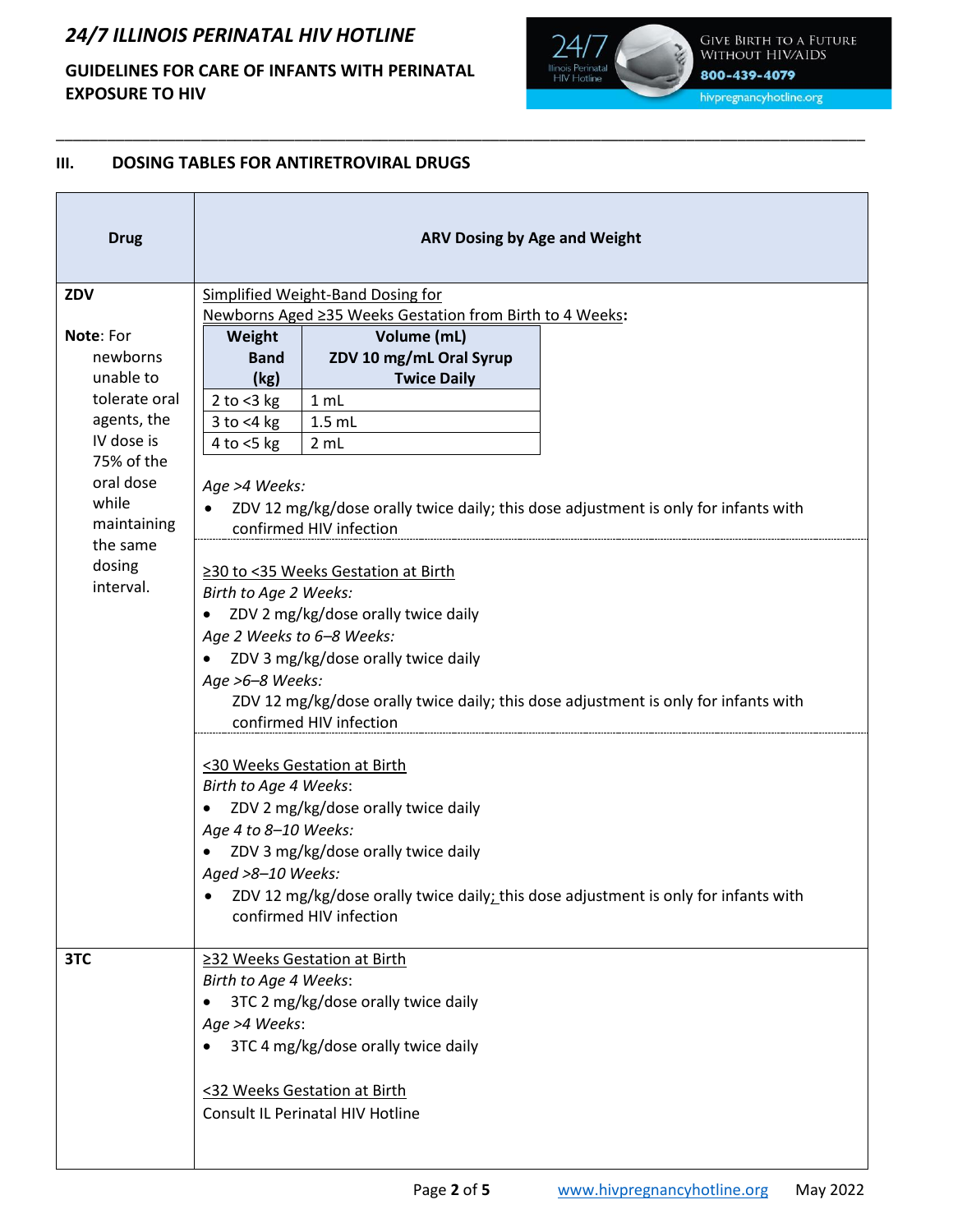## **GUIDELINES FOR CARE OF INFANTS WITH PERINATAL EXPOSURE TO HIV**



| <b>Drug</b>                    |                                                  | ARV Dosing by Age and Weight                                                                         |  |
|--------------------------------|--------------------------------------------------|------------------------------------------------------------------------------------------------------|--|
| <b>NVP</b>                     | ≥37 Weeks Gestation at Birth                     |                                                                                                      |  |
|                                | Birth to Age 4 Weeks:                            |                                                                                                      |  |
|                                |                                                  |                                                                                                      |  |
|                                | NVP 6 mg/kg/dose orally twice daily <sup>a</sup> |                                                                                                      |  |
|                                | Age >4 Weeks:                                    |                                                                                                      |  |
|                                |                                                  | • NVP 200 mg/m <sup>2</sup> of BSA/dose orally twice daily; only make this dose increase for infants |  |
|                                | with confirmed HIV infection.                    |                                                                                                      |  |
|                                | ≥34 to <37 Weeks Gestation at Birth              |                                                                                                      |  |
|                                | Birth to Age 1 Week:                             |                                                                                                      |  |
|                                | NVP 4 mg/kg/dose orally twice daily              |                                                                                                      |  |
|                                | Age 1 to 4 Weeks:                                |                                                                                                      |  |
|                                | NVP 6 mg/kg/dose orally twice daily              |                                                                                                      |  |
|                                | Age >4 Weeks:                                    |                                                                                                      |  |
|                                |                                                  | • NVP 200 mg/m <sup>2</sup> of BSA/dose orally twice daily; only make this dose increase for infants |  |
|                                | with confirmed HIV infection.                    |                                                                                                      |  |
|                                |                                                  |                                                                                                      |  |
|                                |                                                  |                                                                                                      |  |
|                                | ≥32 to <34 Weeks' Gestation at Birth             |                                                                                                      |  |
|                                | Birth to Age 2 Weeks                             |                                                                                                      |  |
|                                |                                                  | • NVP 2 mg/kg per dose orally twice daily                                                            |  |
|                                | Age 2 to 4 Weeks                                 |                                                                                                      |  |
|                                |                                                  | NVP 4 mg/kg per dose orally twice daily                                                              |  |
|                                | Age 4 to 6 Weeks                                 |                                                                                                      |  |
|                                |                                                  | NVP 6 mg/kg per dose orally twice daily                                                              |  |
|                                | Age >4 Weeks                                     |                                                                                                      |  |
|                                | $\bullet$                                        | NVP 200 mg/m <sup>2</sup> BSA per dose orally twice daily; only make this dose increase for          |  |
|                                |                                                  | infants with confirmed HIV infection.                                                                |  |
|                                |                                                  | Consult IL Perinatal Hotline for infants <32 weeks                                                   |  |
| <b>Drug</b>                    |                                                  | ARV Dosing by Age and Weight                                                                         |  |
|                                |                                                  |                                                                                                      |  |
| <b>RAL<sup>c</sup></b>         |                                                  | ≥37 Weeks Gestation at Birth and Weighing ≥2 kg <sup>b</sup>                                         |  |
| Note: If the                   | <b>Body Weight (kg)</b>                          | <b>Volume (Dose) of Suspension, RAL</b>                                                              |  |
| mother has                     |                                                  | 10 mg/mL, to be Administered                                                                         |  |
| taken RAL 2-                   | <b>Birth to 1 Week:</b>                          |                                                                                                      |  |
| 24 hours prior<br>to delivery, | <b>Once Daily</b>                                | Approximately 1.5 mg/kg/dose                                                                         |  |
| the neonate's                  | <b>Dosing</b>                                    |                                                                                                      |  |
| first dose of                  | 2 to $<$ 3 kg                                    | 0.4 mL (4 mg) once daily                                                                             |  |
| RAL should be                  | 3 to $<$ 4 kg                                    | 0.5 mL (5 mg) once daily                                                                             |  |
| delayed until                  | 4 to $<$ 5 kg                                    | 0.7 mL (7 mg) once daily                                                                             |  |
| 24-48 hours                    | 1 to 4 Weeks:                                    |                                                                                                      |  |
| after birth;                   | <b>Twice Daily</b>                               | Approximately 3 mg/kg/dose                                                                           |  |
| additional                     | <b>Dosing</b>                                    |                                                                                                      |  |
| ARVs should                    | 2 to $<$ 3 kg                                    | 0.8 mL (8 mg) twice daily                                                                            |  |
| be started as                  | 3 to $<$ 4 kg                                    | 1 mL (10 mg) twice daily                                                                             |  |
| soon as                        | 4 to $<$ 5 kg                                    | 1.5 mL (15 mg) twice daily                                                                           |  |
| possible.                      |                                                  |                                                                                                      |  |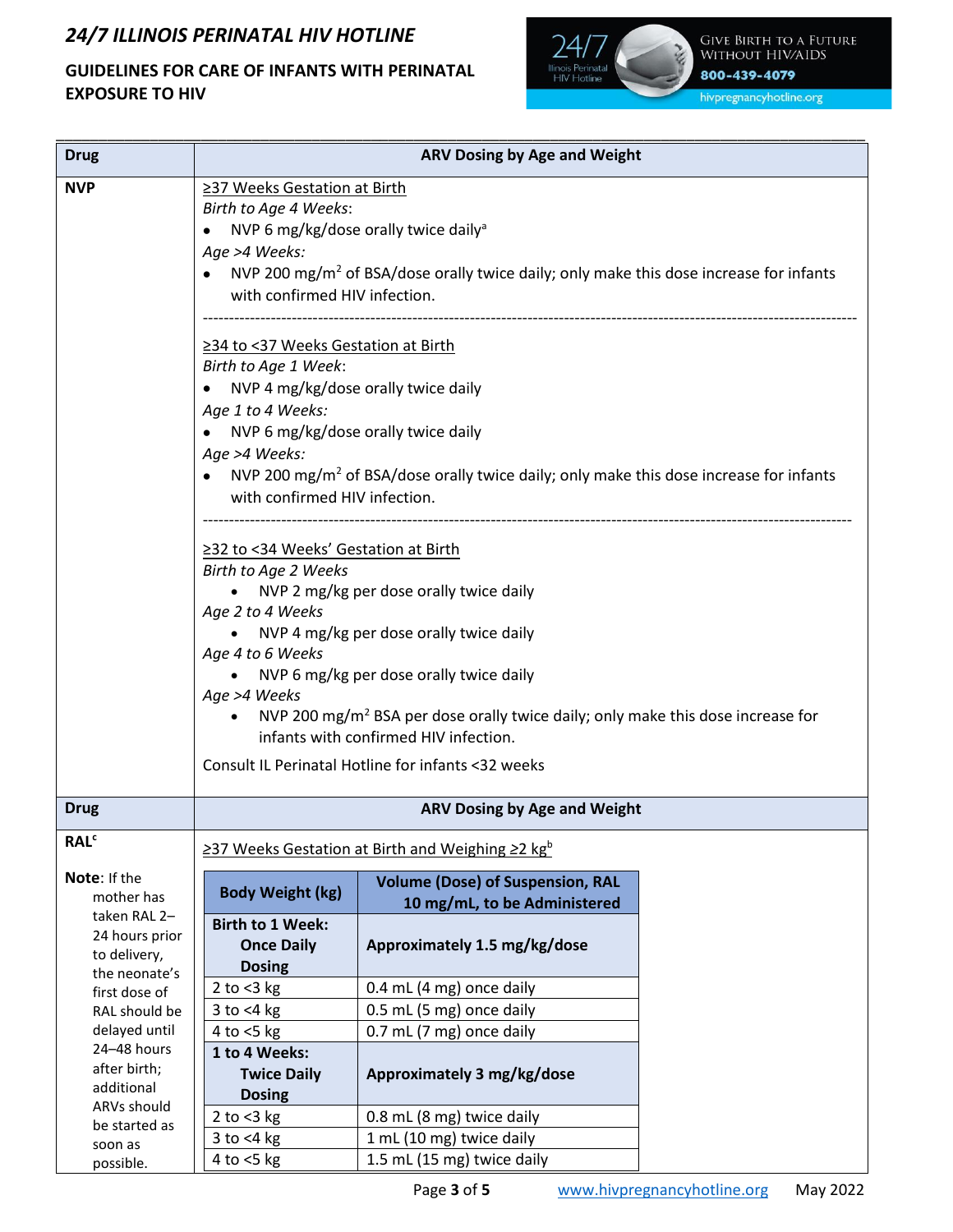### **GUIDELINES FOR CARE OF INFANTS WITH PERINATAL EXPOSURE TO HIV**



| 4 to 6 Weeks:<br><b>Twice Daily</b> | Approximately 6 mg/kg/dose |  |
|-------------------------------------|----------------------------|--|
| <b>Dosing</b>                       |                            |  |
| 3 to $<$ 4 kg                       | 2.5 mL (25 mg) twice daily |  |
| 4 to $<$ 6 kg                       | 3 mL (30 mg) twice daily   |  |
| $6$ to $<8$ kg                      | 4mL (40mg) twice daily     |  |

*<sup>a</sup>Investigational NVP treatment dose recommended by the Department of Health and Human Services Perinatal HIV Transmission Panel; FDA has not approved a dose of NVP for infants <1 month of age.*

*<sup>b</sup>RAL dosing is increased at 1 and 4 weeks of age because metabolism by UGT1A1 is low at birth and increases rapidly during the next 4 to 6 weeks of life. No dosing information is available for preterm or low birthweight infants.*

*c In cases where RAL is being considered as part of infant ARV prophylaxis (e.g. mother has known viral resistance to NVP, NVP is not available, etc.) clinicians should review proper instructions on RAL preparation and dosing (Appendix A) and weigh the complexity of RAL preparation/dosing with the benefits of RAL administration. Consultation with an expert in pediatric HIV is strongly recommended in cases where RAL will be used.* 

#### **IV. INFANT TESTING AND FOLLOW UP**

#### A. Low Risk Infant

- 1. Perform HIV DNA PCR or RNA PCR or Total Nucleic Acid (TNA)\*\*\* at:
	- 2-3 weeks of age
	- 4-8 weeks of age
	- 4-6 months of age

### 2. **Any infant with a positive PCR or TNA should be immediately referred to a pediatric HIV specialist**

3. Patient may be discharged from HIV specialty care if all of the above PCR tests are negative.

#### B. High Risk Infant

- 1. Perform HIV DNA PCR or RNA PCR or Total Nucleic Acid (TNA)\*\*\* at:
	- **Birth**
	- 2 weeks of age
	- 4 weeks
	- 8 weeks of age (at least 2 weeks after completing antiretrovirals)
	- 4-6 months of age
- 2. **Consultation with a pediatric HIV specialist is strongly recommended in cases where women did not receive ART during pregnancy.**
- 3. **Any infant with a positive PCR or TNA should be immediately referred to a pediatric HIV specialist.**
- 4. Obtain CBC with differential at 4 weeks of age if still on three antiretrovirals.
- 5. Obtain urine or saliva for CMV PCR before 3 weeks of age.
- 6. Patient may be discharged from HIV specialty care if all of the above PCR tests are negative.

#### *\*\*\* HIV RNA PCR or TNA is preferred for infants born to mothers who acquired HIV outside of the US or Europe who may be infected with non-clade B viral subtype*